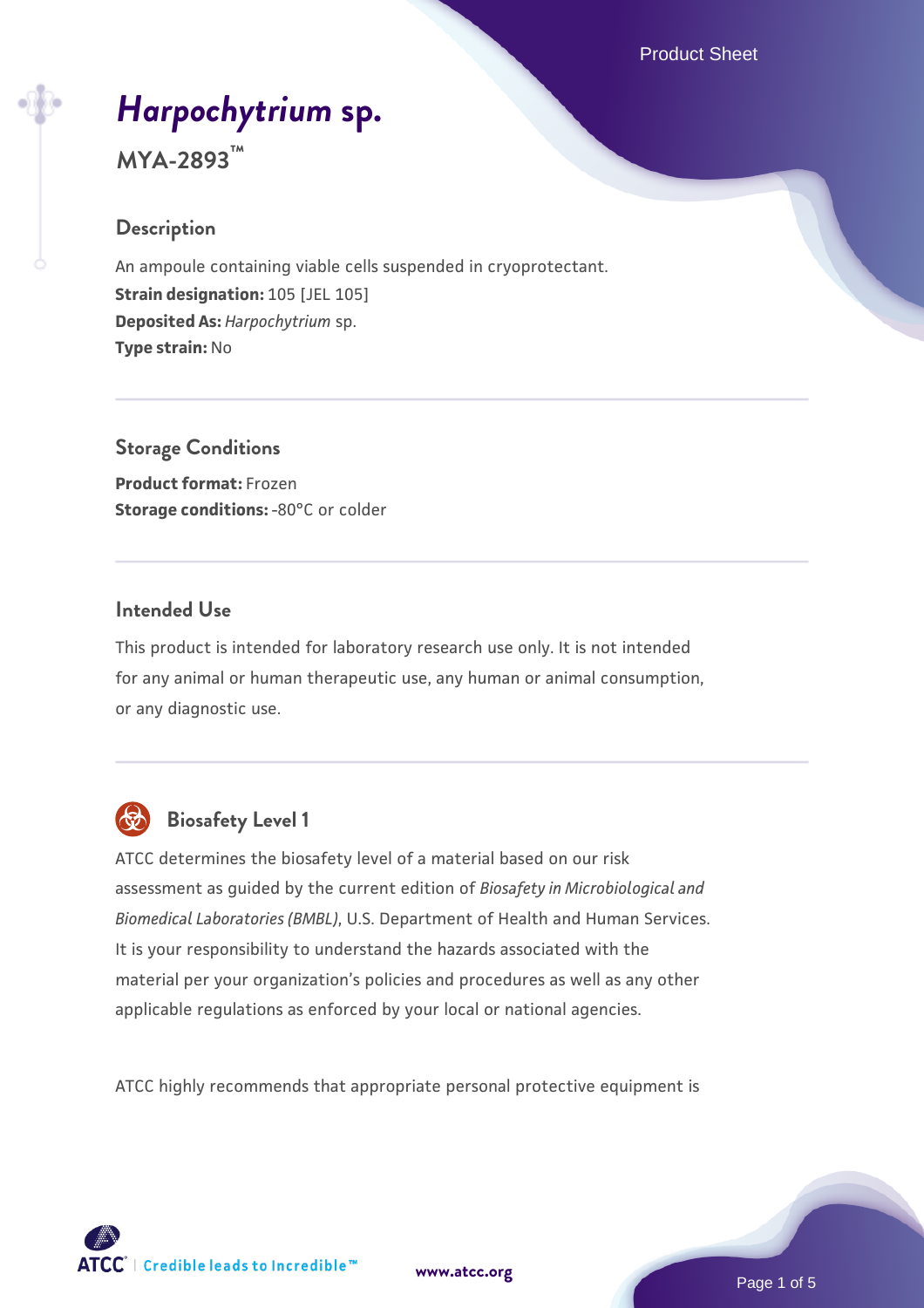always used when handling vials. For cultures that require storage in liquid nitrogen, it is important to note that some vials may leak when submersed in liquid nitrogen and will slowly fill with liquid nitrogen. Upon thawing, the conversion of the liquid nitrogen back to its gas phase may result in the vial exploding or blowing off its cap with dangerous force creating flying debris. Unless necessary, ATCC recommends that these cultures be stored in the vapor phase of liquid nitrogen rather than submersed in liquid nitrogen.

### **Certificate of Analysis**

For batch-specific test results, refer to the applicable certificate of analysis that can be found at www.atcc.org.

## **Growth Conditions**

**Medium:**  [ATCC Medium 683: Koch's K-1 medium](https://www.atcc.org/-/media/product-assets/documents/microbial-media-formulations/6/8/3/atcc-medium-683.pdf?rev=069782a4e6994b99b871ef015bb638f7) **Temperature:** 20°C

#### **Handling Procedures**

**Frozen ampoules** packed in dry ice should either be thawed immediately or stored in liquid nitrogen. If liquid nitrogen storage facilities are not available, frozen ampoules may be stored at or below -70°C for approximately one week. **Do not under any circumstance store frozen ampoules at refrigerator freezer temperatures (generally -20°C)**. Storage of frozen material at this temperature will result in the death of the culture.

1. To thaw a frozen ampoule, place in a **25°C to 30°C** water bath, until just

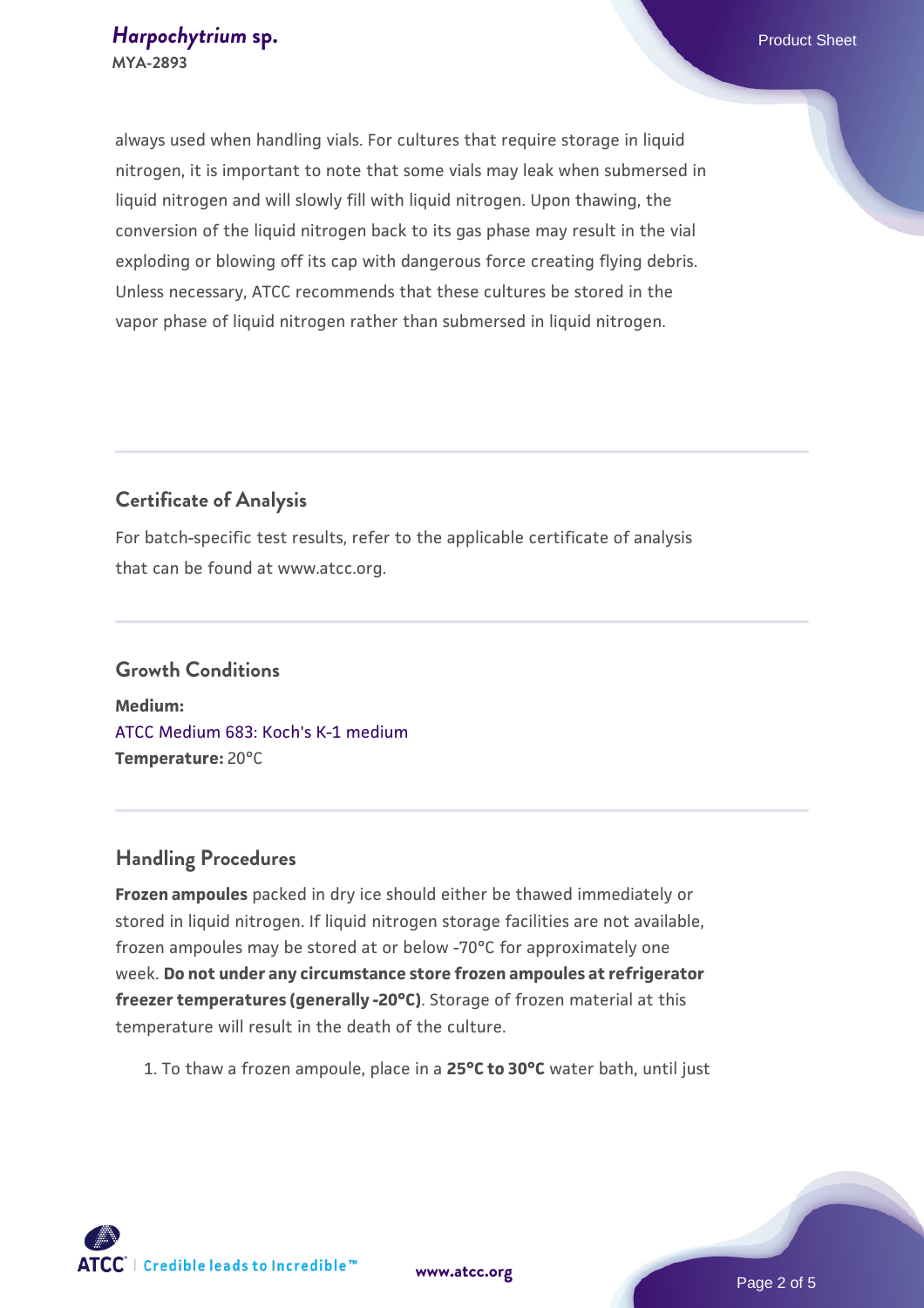- 2. Immediately after thawing, wipe down ampoule with 70% ethanol and aseptically transfer at least 50 µL (or 2-3 agar cubes) of the content onto a plate or broth with medium recommended.
- 3. Incubate the inoculum/strain at the temperature and conditions recommended.
- 4. Inspect for growth of the inoculum/strain regularly for up to 4 weeks. The time necessary for significant growth will vary from strain to strain.

#### **Material Citation**

If use of this material results in a scientific publication, please cite the material in the following manner: *Harpochytrium* sp. (ATCC MYA-2893)

### **References**

References and other information relating to this material are available at www.atcc.org.

#### **Warranty**

The product is provided 'AS IS' and the viability of ATCC® products is warranted for 30 days from the date of shipment, provided that the customer has stored and handled the product according to the information included on the product information sheet, website, and Certificate of Analysis. For living cultures, ATCC lists the media formulation and reagents that have been found to be effective for the product. While other unspecified media and reagents may also produce satisfactory results, a change in the ATCC and/or depositor-recommended protocols may affect the recovery, growth, and/or function of the product. If an alternative medium formulation or reagent is used, the ATCC warranty for viability is no longer

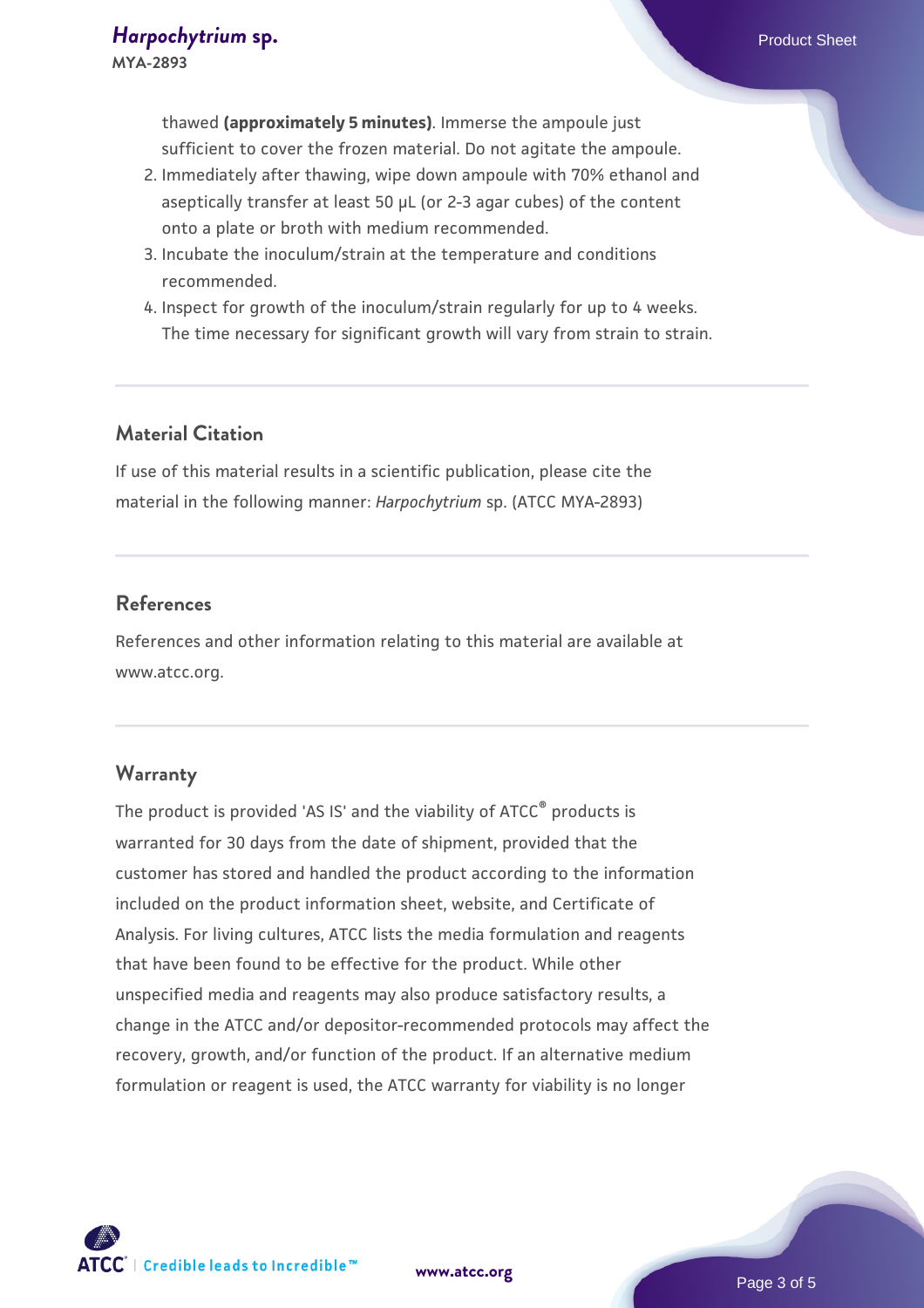#### *[Harpochytrium](https://www.atcc.org/products/mya-2893)* **[sp.](https://www.atcc.org/products/mya-2893)** Product Sheet **MYA-2893**

valid. Except as expressly set forth herein, no other warranties of any kind are provided, express or implied, including, but not limited to, any implied warranties of merchantability, fitness for a particular purpose, manufacture according to cGMP standards, typicality, safety, accuracy, and/or noninfringement.

#### **Disclaimers**

This product is intended for laboratory research use only. It is not intended for any animal or human therapeutic use, any human or animal consumption, or any diagnostic use. Any proposed commercial use is prohibited without a license from ATCC.

While ATCC uses reasonable efforts to include accurate and up-to-date information on this product sheet, ATCC makes no warranties or representations as to its accuracy. Citations from scientific literature and patents are provided for informational purposes only. ATCC does not warrant that such information has been confirmed to be accurate or complete and the customer bears the sole responsibility of confirming the accuracy and completeness of any such information.

This product is sent on the condition that the customer is responsible for and assumes all risk and responsibility in connection with the receipt, handling, storage, disposal, and use of the ATCC product including without limitation taking all appropriate safety and handling precautions to minimize health or environmental risk. As a condition of receiving the material, the customer agrees that any activity undertaken with the ATCC product and any progeny or modifications will be conducted in compliance with all applicable laws, regulations, and guidelines. This product is provided 'AS IS' with no representations or warranties whatsoever except as expressly set forth herein and in no event shall ATCC, its parents, subsidiaries, directors, officers, agents, employees, assigns, successors, and affiliates be liable for indirect, special, incidental, or consequential damages of any kind in connection with or arising out of the customer's use of the product. While reasonable effort is made to ensure authenticity and reliability of materials on deposit, ATCC is not liable for damages arising from the misidentification or



**[www.atcc.org](http://www.atcc.org)**

Page 4 of 5